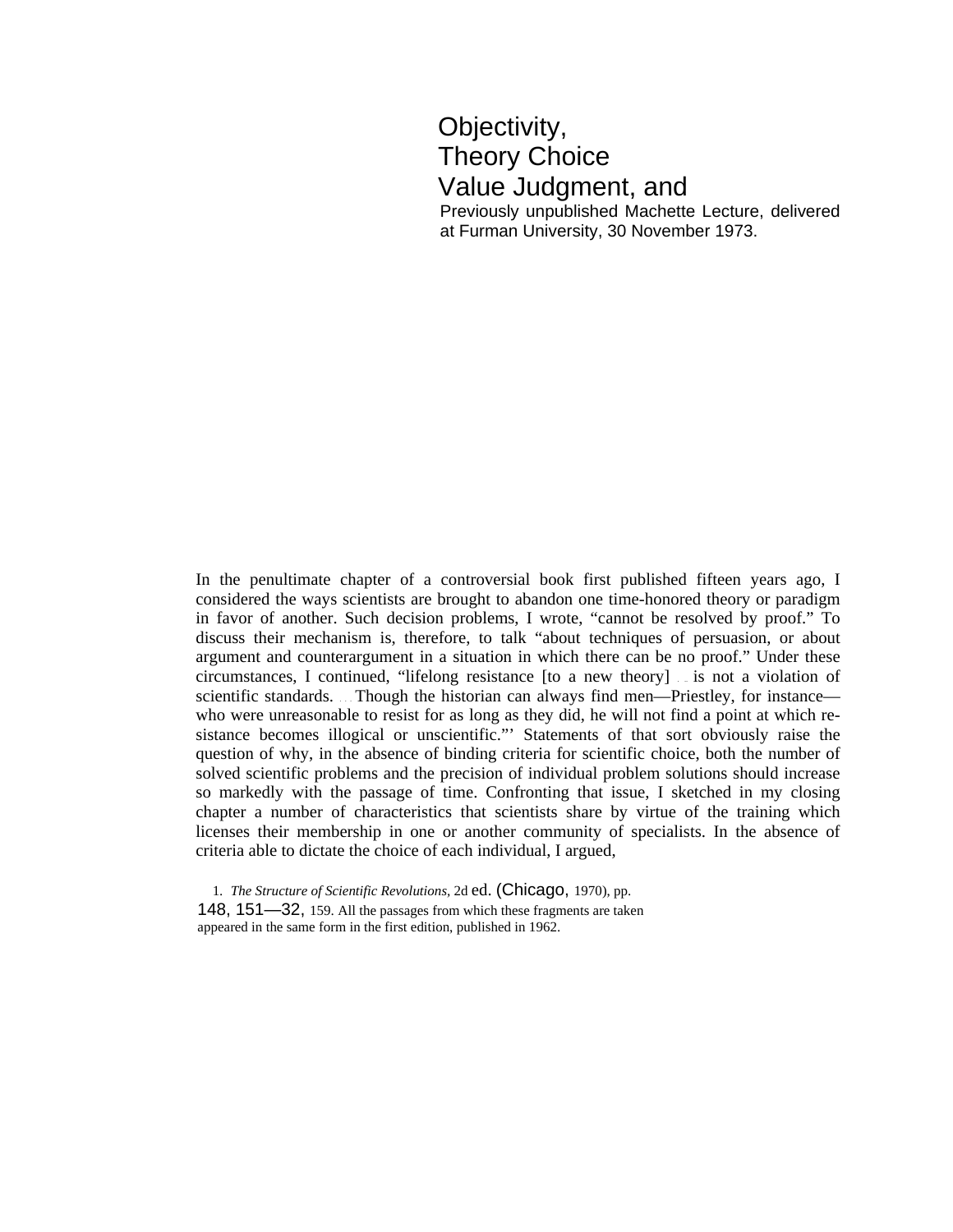## Objectivity, Value Judgment and Theory Choice 321

we do well to trust the collective judgment of scientists trained in this way. "What better criterion could there be," I asked rhetorically, "than the decision of the scientific group?"<sup>2</sup>

A number of philosophers have greeted remarks like these in a way that continues to surprise me. My views, it is said, make of theory choice "a matter for mob psychology." Kuhn believes, I am told, that "the decision of a scientific group to adopt a new paradigm cannot be based on good reasons of any kind, factual or otherwise."<sup>4</sup> The debates surrounding such choices must, my critics claim, be for me "mere persuasive displays without deliberative substance.."5 Reports of this sort manifest total misunderstanding, and I have occasionally said as much in papers directed primarily to other ends. But those passing protestations have had negligible effect, and the misunderstandings continue to be important. I conclude that it is past time for me to describe, at greater length and with greater precision, what has been on my mind when I have uttered statements like the ones with which I just began. If I have been reluctant to do so in the past, that is largely because I have preferred to devote attention to areas in which my views diverge more sharply from those currently received than they do With respect to theory choice.

What, I ask to begin with, are the characteristics of a good scientific theory? Among a number of quite usual answers I select five, not because they are exhaustive, but because they are individually important and collectively sufficiently varied to indicate what is at stake. First, a theory should be accurate: within its domain, that is, consequences deducible from a theory should be in demonstrated agreement with the results of existing experiments and observations. Second, a theory should be consistent, not only inter-

3. Imré Lakatos. "Falsification and the Methodology of Scientific Research Programmes," in I. Lakatos and A. Musgrave, eds., *Criticism and the Growth of Knowledge* (Cambridge, 1970), pp. 9 1—195. The quoted phrase, which appears on p. 178, is italicized in the original.

4. Dudley Shapere, "Meaning and Scientific Change," in R. G. Colodny. ed., *Mind and Cosmos: E.trays in Contemporary Science and Philosophy.* University of Pittsburgh Series in the Philosophy of Science, vol. 3 (Pittsburgh, 1966), pp. *41—85.* The quotation will be found on p. 67.

5. Israel Scheffler, *Science and Subjectivity* (Indianapolis, 1967), p. 81

**In the contract of the contract of the contract of the contract of the contract of the contract of the contract of the contract of the contract of the contract of the contract of the contract of the contract of the contra** 

322 Metahistorical Studies

nally or with itself, but also with other currently accepted theories applicable to related aspects of nature. Third, it should have broad scope: in particular, a theory's consequences should extend far beyond the particular observations, laws, or subtheories it was initially designed to explain. Fourth, and closely related, it should be simple, bringing order to phenomena that in its absence would be individually isolated and, as a set, confused. Fifth—a somewhat less standard item, but one of special importance to actual scientific decisions—a theory should be fruitful of new research findings: it should, that is, disclose new phenomena or previously unnoted relationships among those already known.<sup>6</sup> These five characteristics—accuracy, consistency, scope, simplicity, and fruitfulness—are all standard criteria for evaluating the

<sup>2.</sup> Ibid., p. 170.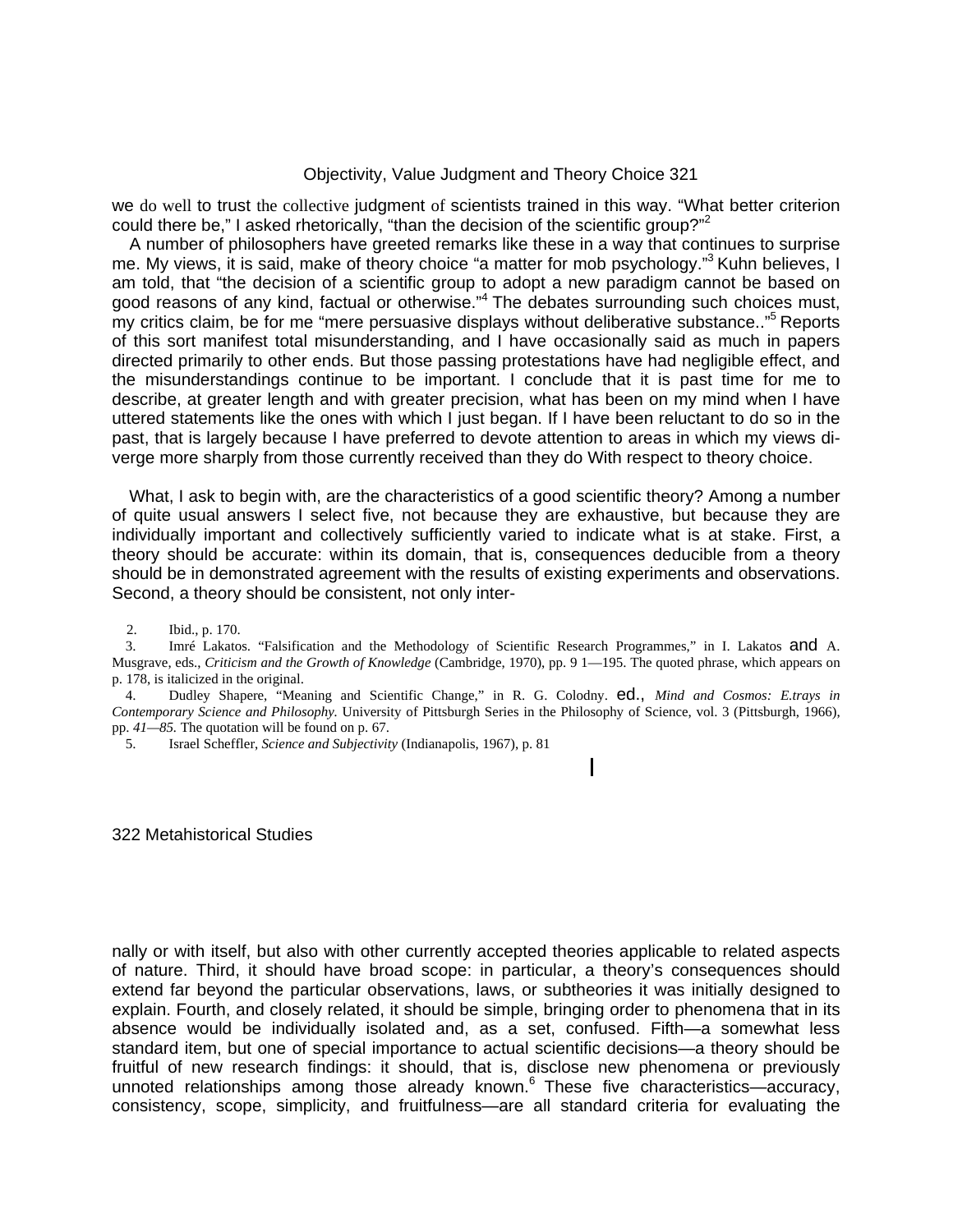adequacy of a theory. If they had not been, I would have devoted far more space to them in my book, for I agree entirely with the traditional view that they play a vital role when scientists must choose between an established theory and an upstart competitor. Together with others of much the same sort, they provide *the* shared basis for theory choice.

Nevertheless, two sorts of difficulties are regularly encountered by the men who must use these criteria in choosing, say, between Ptolemy's astronomical theory and Copernicus's, between the oxygen and phlogiston theories of combustion, or between Newtonian mechanics and the quantum theory. Individually the criteria are imprecise: individuals may legitimately differ about their application to concrete cases. In addition, when deployed together, they repeatedly prove to conflict with one another; accuracy may, for example, dictate the choice of one theory, scope the choice of its competitor. Since these difficulties, especially the first, are also relatively familiar, I shall devote little time to their elaboration. Though my argument does demand that I illustrate them briefly, my views will begin to depart from those long current only after I have done so.

Begin with accuracy, which for present purposes I take to include not only quantitative agreement but qualitative as well. Ulti-

6. The last criterion, fruitfulness, deserves more emphasis than it has yet received. A scientist choosing between two theories ordinarily knows that his decision will have a bearing on his subsequent research career. Of course he is especially attracted by a theory that promises the concrete successes for which scientists are ordinarily rewarded.

Objectivity, Value Judgment, and Theory Choice 323

mately it proves the most nearly decisive of all the criteria, partly because it is less equivocal than the others but especially because predictive and explanatory powers, which depend on it, are characteristics that scientists are particularly unwilling to give up. Unfortunately, however, theories cannot always be discriminated in terms of accuracy. Copernicus's system, for example, was not more accurate than Ptolemy's until drastically revised by Kepler more than sixty years after Copernicus's death. If Kepler or someone else had not found other reasons to choose heliocentric astronomy, those improvements in accuracy would never have been made, and Copernitus's work might have been forgotten. More typically, of course, accuracy does permit discriminations, but not the sort that lead regularly to unequivocal choice. The oxygen theory, for example, was universally acknowledged to account for observed weight relations in chemical reactions, something the phlogiston theory had previously scarcely attempted to do. But the phlogiston theory, unlike its rival, could account for the metals' being much more alike than the ores from which they were formed. One theory thus matched experience better in one area, the other in another. To choose between them on the basis of accuracy, a scientist would need to decide the area in which accuracy was more significant. About that matter chemists could and did differ without violating any of the criteria outlined above, or any others yet to be suggested.

However important it may be, therefore, accuracy by itself is seldom or never a sufficient criterion for theory choice. Other criteria must function as well, but they do not eliminate problems. To illustrate I select just two—consistency and simplicity—asking how they functioned in the choice between the heliocentric and geocentric systems. As astronomical theories both Ptolemy's and Copernicus's were internally consistent, but their relation to related theories in other fields was very different. The stationary central earth was an essential ingredient of received physical theory, a tight-knit body of doctrine which explained, among other things, how stones fall, how water pumps function, and why the clouds move slowly across the skies. Heliocentric astronomy, which required the earth's motion, was inconsistent with the existing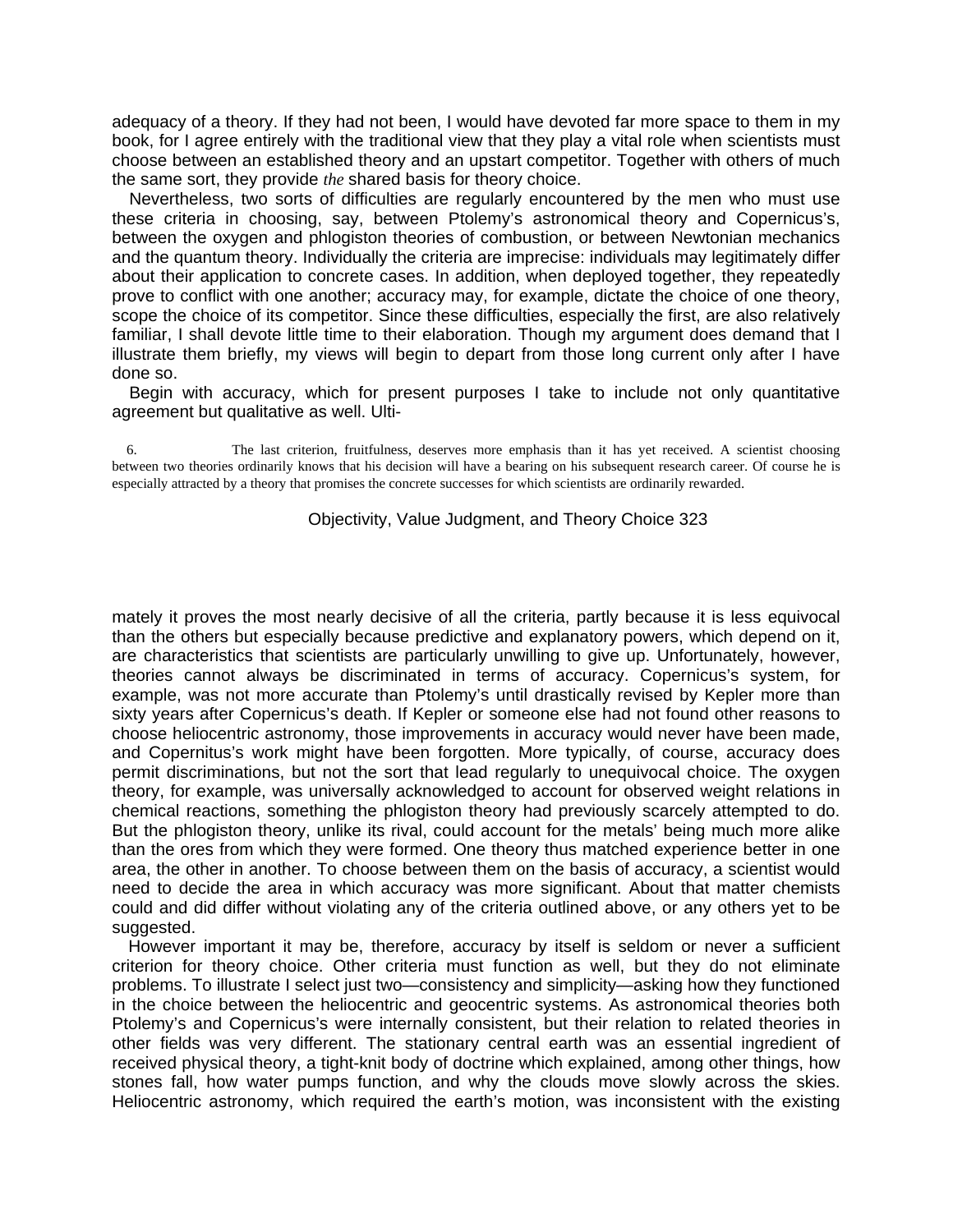scientific explanation of these and other terrestrial phenomena. The consistency criterion, by itself, therefore, spoke unequivocally for the geocentric tradition.

324 Metahlstorical Studies

Simplicity, however, favored Copernicus, but only when evaluated in a quite special way. If, on the one hand, the two systems were compared in terms of the actual computational labor required to predict the position of a planet at a particular time, then they proved substantially equivalent. Such computations were what astronomers did, and Copernicus's system offered them no laborsaving techniques; in that sense it was not simpler than Ptolemy's. If, on the other hand, one asked about the amount of mathematical apparatus required to explain, not the detailed quantitative motions of the planets, but merely their gross qualitative features— limited elongation, retrograde motion, and the like—then, as every schoolchild knows, Copernicus required only one circle per planet, Ptolemy two. In that sense the Copernican theory was the simpler, a fact vitally important to the choices made by both Kepler and Galileo and thus essential to the ultimate triumph of Copernicanism. But that sense of simplicity was not the only one available, nor even the one most natural to professional astronomers, men whose task was the actual computation of planetary position.

Because time is short and I have multiplied examples elsewhere, I shall here simply assert that these difficulties in applying standard criteria' of choice are typical and that they arise no less forcefully in twentieth-century situations than in the earlier and better-known examples I have just sketched. When scientists must choose between competing theories, two men fully committed to the same list of criteria for choice may nevertheless reach different conclusions. Perhaps they interpret simplicity differently or have different convictions about the range of fields within which the consistency criterion must be met. Or perhaps they agree about these matters but differ about the relative weights to be accorded to these or to other criteria when several are deployed together. With respect to divergences of this sort, no set of choice criteria yet proposed is of any use. One can explain, as the historian characteristically does, why particular men made particular choices at particular times. But for that purpose one must go beyond the list of shared criteria to characteristics of the individuals who make the choice. One must, that is, deal with characteristics which vary from one scientist to another without thereby in the least jeopardizing their adherence to the canons that make science scientific. Though such canons do exist and should be discoverable (doubtless the criteria

Objectivity, Value Judgment, and Theory Choice 325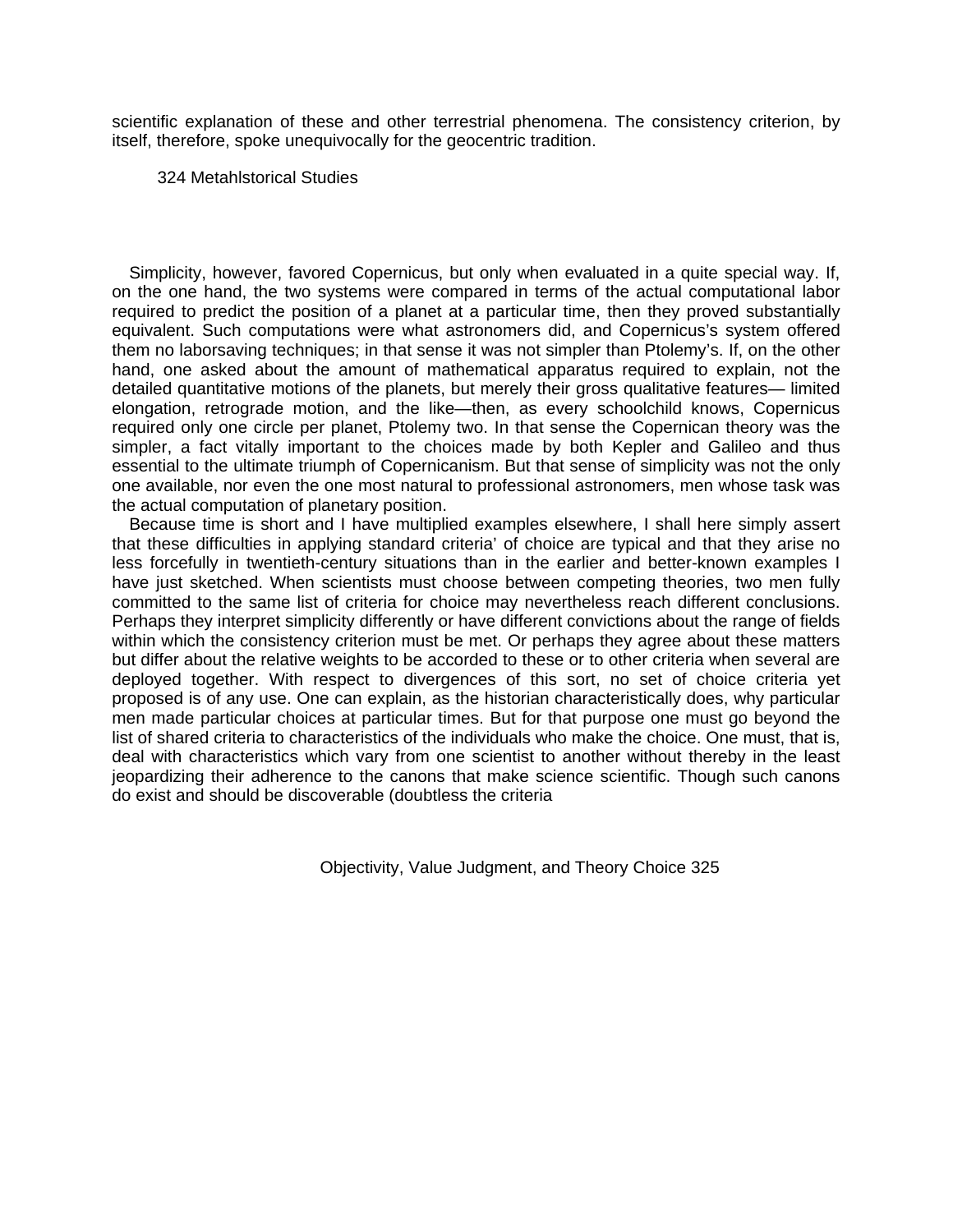of choice with which I began are among them), they are not by themselves sufficient to determine the decisions of individual scientists. For that purpose the shared canons must be fleshed out in ways that differ from one individual to another.

Some of the differences I have in mind result from the individual's previous experience as a scientist. In what part of the field was he at work when confronted by the need to choose? How long had he worked there; how successful had he been; and how much of his work depended on concepts and techniques challenged by the new theory? Other factors relevant to choice lie outside the sciences. Kepler's early election of Copernicanism was due in part to his immersion in the Neoplatonic and Hermetic movements of his day; German Romanticism predisposed those it affected toward both recognition and acceptance of energy conservation; nineteenthcentury British social thought had a similar influence on the availability and acceptability of Darwin's concept of the struggle for existence. Still other significant differences are functions of personality. Some scientists place more premium than others on originality and are correspondingly more willing to take risks; some scientists prefer comprehensive, unified theories to precise and detailed problem solutions of apparently narrower scope. Differentiating factors like these are described by my critics as subjective and are contrasted with the shared or objective criteria from which I began. Though I shall later question that use of terms, let me for the moment accept it. My point is, then, that every individual choice between competing theories depends on a mixture of objective and subjective factors, or of shared and individual criteria. Since the latter have not ordinarily figured in the philosophy of science, my emphasis upon them has made my belief in the former hard for my critics to see.

What I have said so far is primarily simply descriptive of what goes on in the sciences at times of theory choice. As description, furthermore, it has not been challenged by my critics, who reject instead my claim that these facts of scientific life have philosophic import. Taking up that issue, I shall begin to isolate some, though I think not vast, differences of opinion. Let me begin by asking how philosophers of science can for so long have neglected the subjective elements which, they freely grant, enter regularly into the

326 Metahistorical Studies

actual theory choices made by individual scientists? Why have these elements seemed to them an index only of human weakness, not at all of the nature of scientific knowledge? One answer to that question is, of course, that few philosophers, if any, have claimed to possess either a complete or an entirely well-articulated list of criteria. For some time, therefore, they could reasonably expect that further research would eliminate residual imperfections and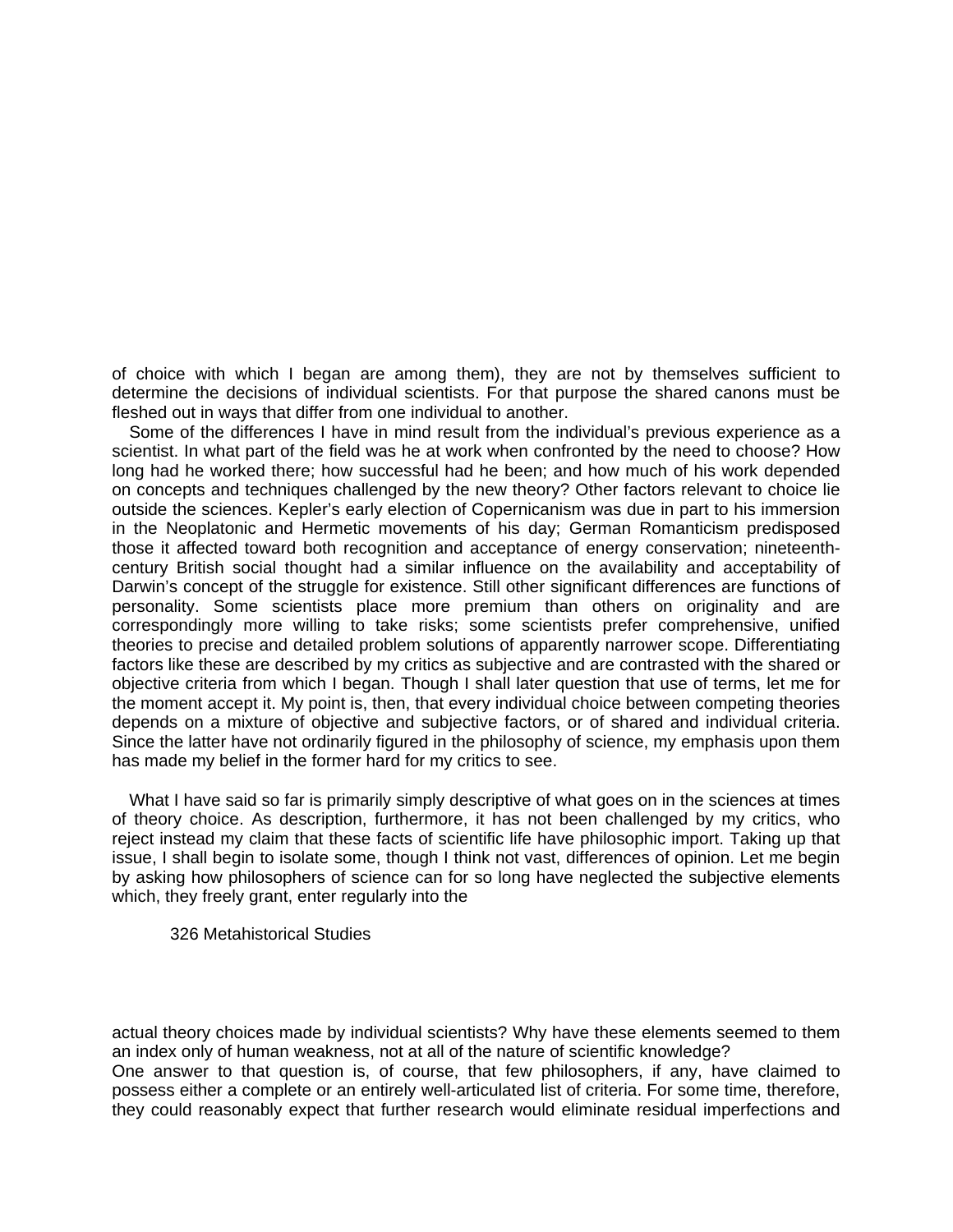produce an algorithm able to dictate rational, unanimous choice. Pending that achievement, scientists would have no alternative but to supply subjectively what the best current list of objective criteria still lacked. That some of them might still do so even with a perfected list at hand would then be an index only of the inevitable imperfection of human nature.

That sort of answer may still prove to be correct, but I think no philosopher still expects that it will, The search for algorithmic decision procedures has continued for some time and produced both powerful and illuminating results. But those results all presuppose that individual criteria of choice can be unambiguously stated and also that, if more than one proves relevant, an appropriate weight function is at hand for their joint application. Unfortunately, where the choice at issue is between scientific theories, little progress has been made toward the first of these desiderata and none toward the second. Most philosophers of science would, therefore, I think, now regard the sort of algorithm which has traditionally been sought as a not quite attainable ideal. I entirely agree and shall henceforth take that much for granted.

Even an ideal, however, if it is to remain credible, requires some demonstrated relevance to the situations in which it is supposed to apply. Claiming that such demonstration requires no recourse to subjective factors, my critics seem to appeal, implicitly or explicitly, to the wellknown distinction between the contexts of discovery and of justification.<sup>7</sup> They concede, that is, that the subjective factors I invoke play a significant role in the discovery or invention of new theories, but they also insist that that inevitably intuitive process lies outside of the bounds of philosophy of science and is irrelevant to the question of scientific objectivity. Objectivity enters science, they continue, through the processes by which the-

> 7. The least equivocal example of this position is probably the one developed in Scheffler, *Science and Subjectivity,* chap. 4.

> > Objectivity, Value Judgment, and Theory Choice 327

ones are tested, justified, or judged. Those processes do not, or at least need not, involve subjective factors at all. They can be governed by a set of (objective) criteria shared by the entire group competent to judge.

I have already argued that that position does not fit observations of scientific life and shall now assume that that much has been conceded. What is now at issue is a different point: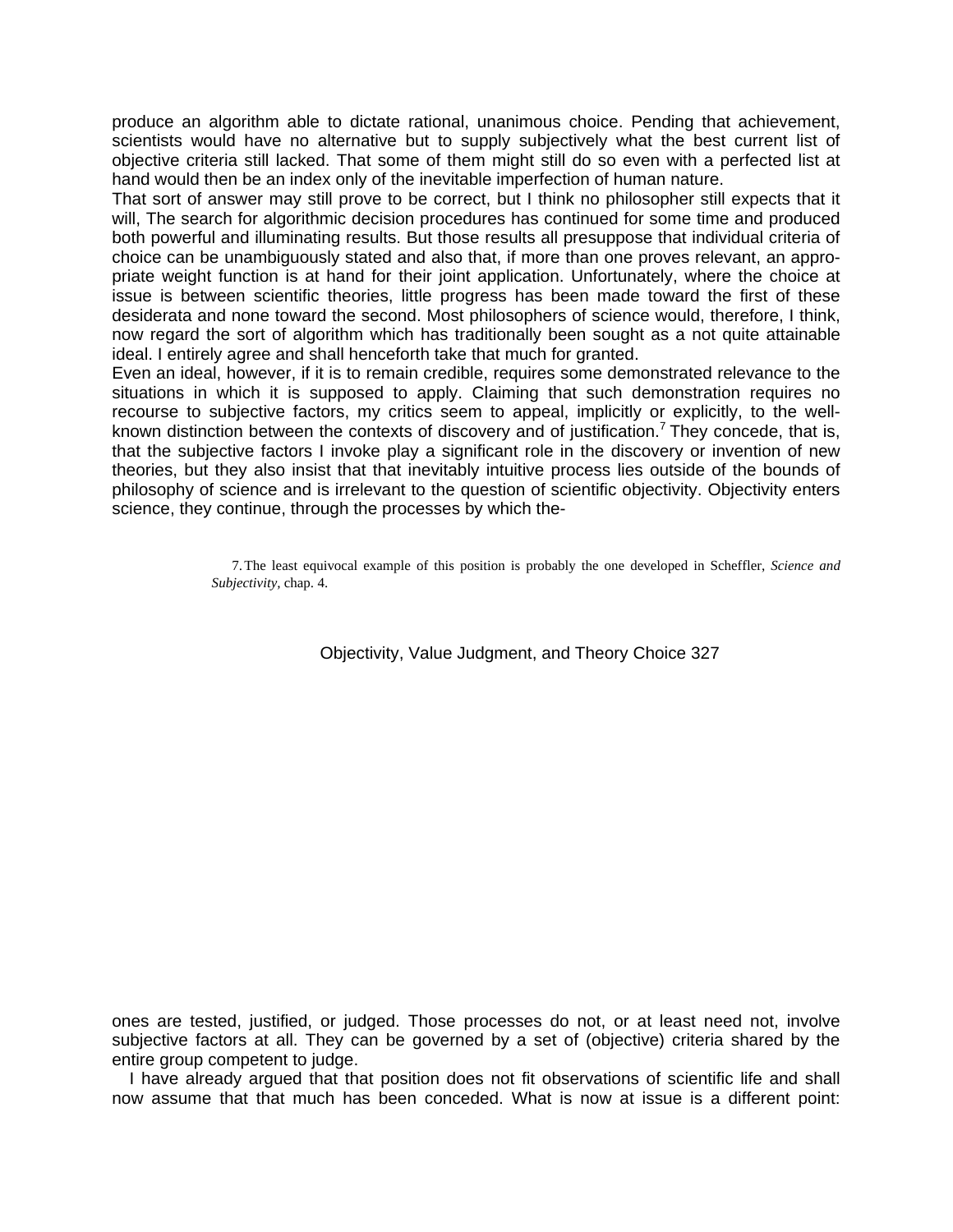whether or not this invocation of the distinction between contexts of discovery and of justification provides even a plausible and useful idealization. I think it does not and can best make my point by suggesting first a likely source of its apparent cogency. I suspect that my critics have been misled by science pedagogy or what I have elsewhere called textbook science. In science teaching, theories are presented together with exemplary applications, and those applications may be viewed as evidence. But that is not their primary pedagogic function (science students are distressingly willing to receive the word from professors and texts). Doubtless *some* of them were *part* of the evidence at the time actual decisions were being made, but they represent only a fraction of the considerations relevant to the decision process. The context of pedagogy differs almost as much from the context of justification as it does from that of discovery.

Full documentation of that point would require longer argument than is appropriate here, but two aspects of the way in 'which philosophers ordinarily demonstrate the relevance of choice criteria are worth noting. Like the science textbooks on which they are often modelled, books and articles on the philosophy of science refer again and again to the famous crucial experiments: Foucault's pendulum, which demonstrates the motion of the earth; Cavendish's demonstration of gravitational attraction; or Fizeau's measurement of the relative speed of sound in water and air. These experiments are paradigms of good reason for scientific choice; they illustrate the most effective of all the sorts of argument which could be available to a scientist uncertain which of two theories to follow; they are vehicles for the transmission of criteria of choice. But they also have another characteristic in common. By the time they were performed no scientist still needed to be convinced of the validity of the theory their outcome is now used to demonstrate. Those decisions had long since been made on the basis of significantly more equivocal evidence. The exemplary crucial experiments to which philosophers again and again refer would have been

I

328 Metahistorleal Studies

historically relevant to theory choice only if they had yielded unexpected results. Their use as illustrations provides needed economy to science pedagogy, but they scarcely illuminate the character of the choices that scientists are called upon to make.

Standard philosophical illustrations of scientific choice have another troublesome characteristic. The only arguments discussed are, as I have previously indicated, the ones favorable to the theory that, in fact, ultimately triumphed. Oxygen, we read, could explain weight relations, phlogiston could not; but nothing is said about the phlogiston theory's power or about the oxygen theory's limitations. Comparisons of Ptolemy's theory with Copernicus's proceed in the same way. Perhaps these examples should not be given since they contrast a developed theory with one still in its infancy. But philosophers regularly use them nonetheless. If the only result of their doing so were to simplify the decision situation, one could not object. Even historians do not claim to deal with the full factual complexity of the situations they describe. But these simplifications emasculate by making choice totally unproblematic. They eliminate, that is, one essential element of the decision situations that scientists must resolve if their field is to move ahead. In those situations there are always at least some good reasons for each possible choice. Considerations relevant to the context of discovery are then relevant to justification as well; scientists who share the concerns and sensibilities of the individual who discovers a new theory are ipso facto likely to appear disproportionately frequently among that theory's first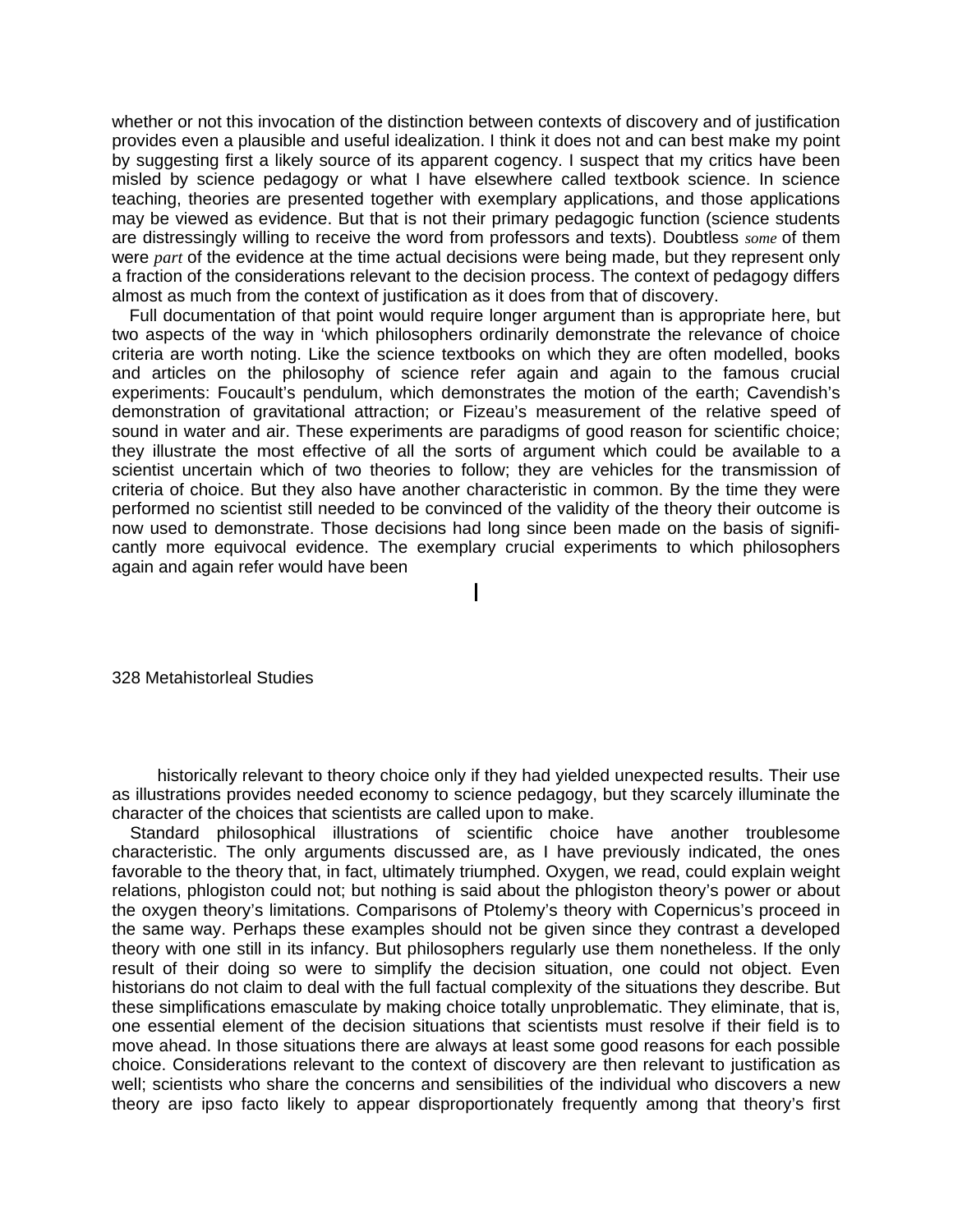supporters. That is why it has been difficult to construct algorithms for theory choice, and also why such difficulties have seemed so thoroughly worth resolving. Choices that present problems are the ones philosophers of science need to understand. Philosophically interesting decision procedures must function where, in their absence, the decision might still be in doubt.

That much I have said before, if only briefly. Recently, however, I have recognized another, subtler source for the apparent plausibility of my critics' position. To present it, I shall briefly describe a hypothetical dialogue with one of them. Both of us agree that each scientist chooses between competing theories by deploying some Bayesian algorithm which permits him to compute a value for  $p(T,E)$ , i.e., for the probability of a theory T on the evidence E available both to him and to the other members of his professional group at a particular period of time. "Evidence," furthermore, we

Objectivity, Value Judgment, and Theory Choice 329

both interpret broadly to include such considerations as simplicity and fruitfulness. My critic asserts, however, that there is only one such value of p, that corresponding to objective choice, and he believes that all rational members of the group must arrive at it. I assert, on the other hand, for reasons previously given, that the factors he calls objective are insufficient to determine in full any algorithm at all. For the sake of the discussion I have conceded that each individual has an algorithm and that all their algorithms have much in common. Nevertheless, I continue to hold that the algorithms of individuals are all ultimately different by virtue of the subjective considerations with which each must complete the objective criteria before any computations can be done. If my hypothetical critic is liberal, he may now grant that these subjective differences do play a role in determining the hypothetical algorithm on which each individual relies during the early stages of the competition between rival theories. But he is also likely to claim that, as evidence increases with the passage of time, the algorithms of different individuals converge to the algorithm of objective choice with which his presentation began. For him the increasing unanimity of individual choices is evidence for their increasing objectivity and thus for the elimination of subjective elements from the decision process.

So much for the dialogue, which I have, of course, contrived to disclose the non sequitur underlying an apparently plausible position. What converges as the evidence changes over time need only be the values of p that individuals compute from their individual algorithms. Conceivably those algorithms themselves also become more alike with time, but the ultimate unanimity of theory choice provides no evidence whatsoever that they do so. If subjective factors are required to account for the decisions that initially divide the profession, they may still be present later when the profession agrees. Though I shall not here argue the point, consideration of the occasions on which a scientific community divides suggests that they actually do so.

My argument has so far been directed to two points. It first provided evidence that the choices scientists make between competing theories depend not only on shared criteria those my critics call objective—but also on idiosyncratic factors dependent on individual biography and personality. The latter are, in my critics'

**I** 

330 Metahistorical Studies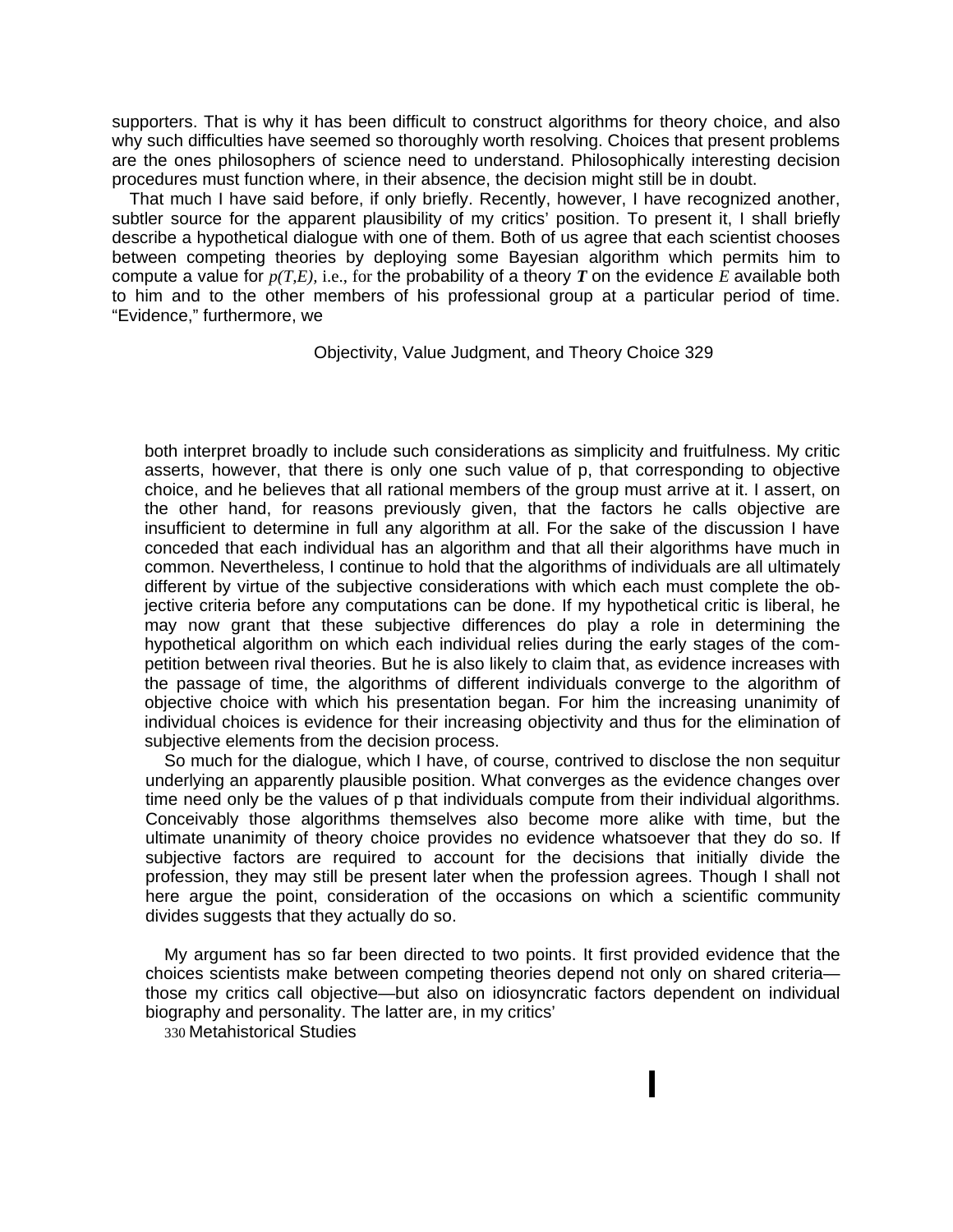vocabulary, subjective, and the second part of my argument has attempted to bar some likely ways of denying their philosophic import. Let me now shift to a more positive approach, returning briefly to the list of shared criteria—accuracy, simplicity, and the like—with which I began. The considerable effectiveness of such criteria does not, I now wish to suggest, depend on their being sufficiently articulated to dictate the choice of each individual who subscribes to them. Indeed, if they were articulated to that extent, a behavior mechanism fundamental to scientific advance would cease to function. What the tradition sees as eliminable imperfections in its rules of choice I take to be in part responses to the essential nature of science.

As so often, I begin with the obvious. Criteria that influence decisions without specifying what those decisions must be are familiar in many aspects of human life. Ordinarily, however, they are called, not criteria or rules, but maxims, norms, or values. Consider maxims first. The individual who invokes them when choice is urgent usually finds them frustratingly vague and often also in conflict one with another. Contrast "He who hesitates is lost" with "Look before you leap," or compare "Many hands make light work" with "Too 'many cooks spoil the broth." Individually maxims dictate different choices, collectively none at all. Yet no one suggests that supplying children with contradictory tags like these is irrelevant to their education. Opposing maxims alter the nature of the decision to be made, highlight the essential issues it presents, and point to those remaining aspects of the decision for which each individual must take responsibility himself. Once invoked, maxims like these alter the nature of the decision process and can thus change its outcome.

Values and norms provide even clearer examples of effective guidance in the presence of conflict and equivocation. Improving the quality of life is a value, and a car in every garage once followed from it as a norm. But quality of life has other aspects, and the old norm has become problematic. Or again, freedom of speech is a value, but so is preservation of life and property. In application, the two often conflict, so that judicial soul-searching, which still continues, has been required to prohibit such behavior as inciting to riot or shouting fire in a crowded theater. Difficulties like these are an appropriate source for frustration, but they rarely result in charges that values have no function or in calls for their

Objectivity, Value Judgment, and Theory Choice 331

abandonment. That response is barred to most of us by an acute consciousness that there are societies with other values and that these value differences result in other ways of life, other decisions about what may and what may not be done.

I am suggesting, of course, that the criteria of choice with which I began function not as rules, which determine, choice, but as values, which influence it. Two men deeply committed to the same values may nevertheless, in particular situations, make different choices as, in fact, they do. But that difference in outcome ought not to suggest that the values scientists share are less than critically important either to their decisions or to the development of the enterprise in which they participate. Values like accuracy, consistency, and scope may prove ambiguous in application, both individually and collectively; they may, that is, be an insufficient basis for a *shared* algorithm of choice. But they do specify a great deal:

what each scientist must consider in reaching a decision, what he may and may not consider relevant, and what he can legitimately be required to report as the basis for the choice he has made. Change the list, for example by adding social utility as a criterion, and some particular choices will be different, more like those one expects from an engineer. Subtract accuracy of fit to nature from the list, and the enterprise that results may not resemble science at all, but perhaps philosophy instead. Different creative disciplines are characterized, among other things, by different sets of shared values. If philosophy and engineering lie too close to the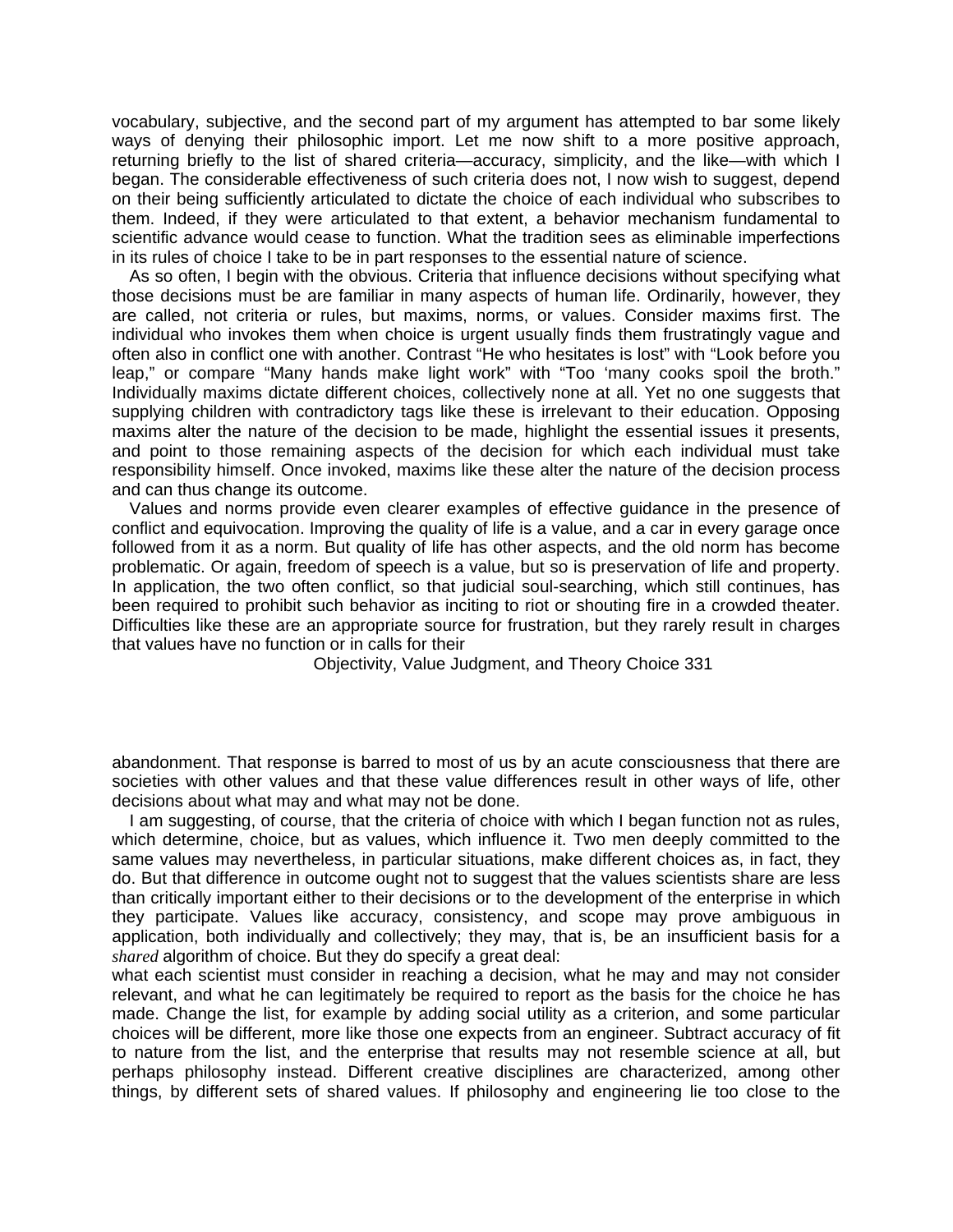sciences, think of literature or the plastic arts. Milton's failure to set *Paradise Lost* in a Copernican universe does not indicate that he agreed with Ptolemy but that he had things other than science to do.

Recognizing that criteria of choice can function as values when incomplete as rules has, I think, a number of striking advantages. First, as I have already argued at length, it accounts in detail for aspects of scientific behavior which the tradition has seen as anomalous or even irrational. More important, it allows the standard criteria to function fully in the earliest stages of theory choice, the period when they are most needed but when, on the traditional view, they function badly or not at all. Copernicus was responding to them during the years required to convert heliocentric astronomy from a global conceptual scheme to mathematical machinery for predicting planetary position. Such predictions were what astronomers valued; in their absence, Copernicus would scarcely

**In the contract of the contract of the contract of the contract of the contract of the contract of the contract of the contract of the contract of the contract of the contract of the contract of the contract of the contra** 

332 Metahistorical Studies

have been heard, something which had happened to the idea of a moving earth before. That his own version convinced very few is less important than his acknowledgment of the basis on which judgments would have to be reached if heliocentricism were to survive. Though idiosyncrasy must be invoked to explain why Kepler and Galileo were early converts to Copernicus's system, the gaps filled by their efforts to perfect it were specified by shared values alone.

That point has a corollary which may be more important still. Most newly suggested theories do not survive. Usually the difficulties that evoked them are accounted for by more traditional means. Even when this does not occur, much work, both theoretical and experimental, is ordinarily required before the new theory can display sufficient accuracy and scope to generate widespread conviction. In short, before the group accepts it, a new theory has been tested over time by the research of a number of men, some working within it, others within its traditional rival. Such a mode of development, however, *requires* a decision process which permits rational men to disagree, and such disagreement would be barred by the shared algorithm which philosophers have generally sought. If it were at hand, all conforming scientists would make the same decision at the same time. With standards for acceptance set too low, they would move from one attractive global viewpoint to another, never giving traditional theory an opportunity to supply equivalent attractions. With standards set higher, no one satisfying the criterion of rationality would be inclined to try out the new theory, to articulate it in ways which showed its fruitfulness or displayed its accuracy and scope. I doubt that science would survive the change. What from one viewpoint may seem the looseness and imperfection of choice criteria conceived as rules may, when the same criteria are seen as values, appear an indispensable means of spreading the risk which the introduction or support of novelty always entails.

Even those who have followed me this far will want to know how a value-based enterprise of the sort I have described can develop as a science does, repeatedly producing powerful new techniques for prediction and control. To that question, unfortunately, I have no answer at all, but that is only another way of saying that I make no claim to have solved the problem of induction. If science did progress by virtue of some shared and binding algorithm of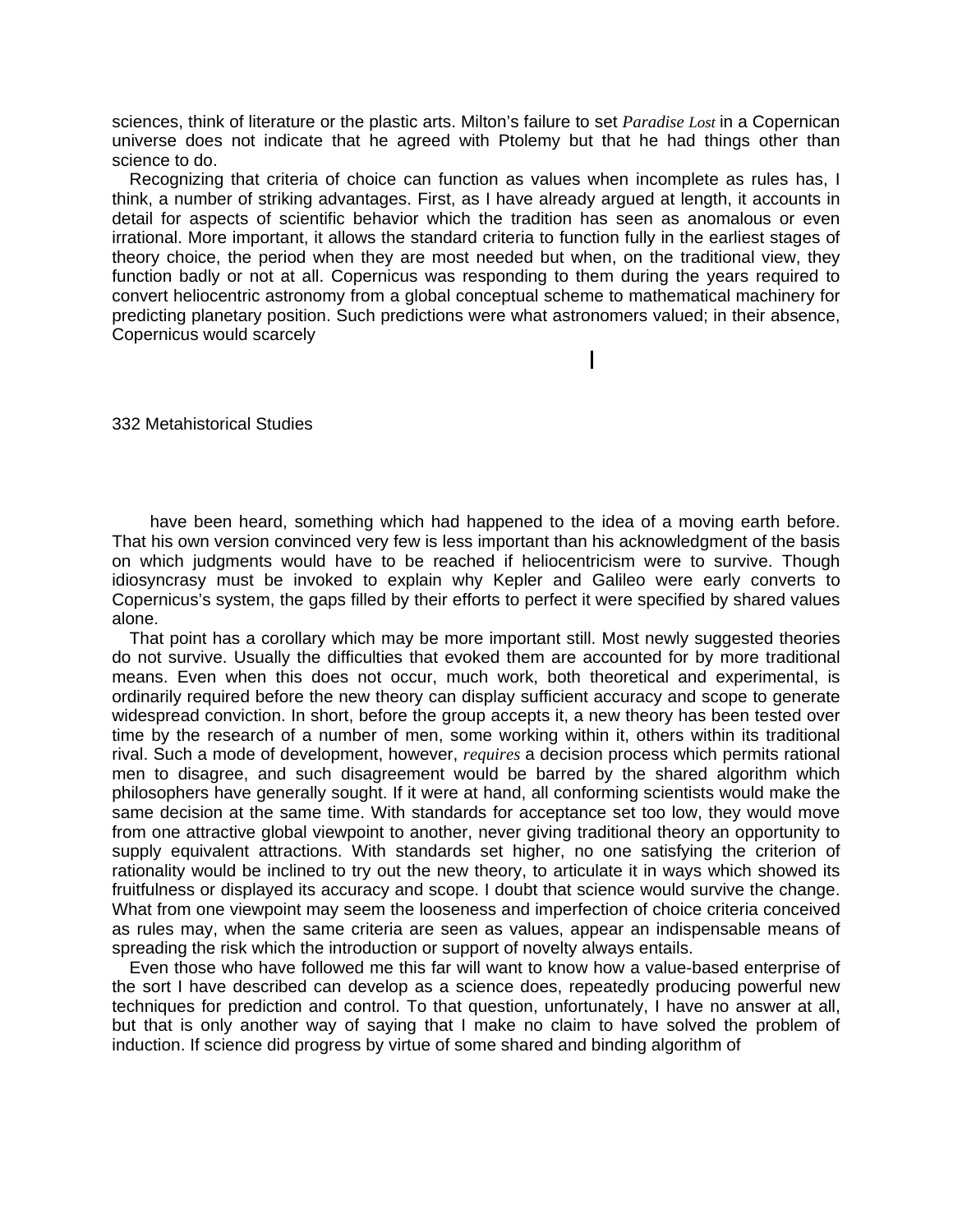## Objectivity, Value Judgment, and Theory Choice 333

choice, I would be equally at a loss to explain its success. The lacuna is one I feel acutely, but its presence does not differentiate my position from the tradition.

It is, after all, no accident that my list of the values guiding scientific choice is, as nearly as .makes any difference, identical with the tradition's list of rules dictating choice. Given any concrete situation to which the philosopher's rules could be applied, my values would function like his rules, producing the same choice. Any justification of induction, any explanation of why the rules worked, would apply equally to my values. Now consider a situation in which choice by shared rules proves impossible, not because the rules are Wrong but because they are, as rules, intrinsically incomplete. Individuals must then still choose and be guided by the rules (now values) when they do so, For that purpose, however, each must first flesh out the rules, and each will do so in a somewhat different way even though the decision dictated by the variously completed rules may prove unanimous. If I now assume, in addition, that the group is large enough so that individual differences distribute on some normal curve, then any argument that justifies the philosopher's choice by rule should be immediately adaptable to my choice by value. A group too small, or a distribution excessively skewed by external historical pressures, would, of course, prevent the argument's transfer.<sup>8</sup> But those are just the circumstances under which scientific progress is itself problematic. The transfer is not then to be expected.

8. If the group is small, it is more likely that random fluctuations will result in its members' sharing an atypical set of values and therefore making choices different from those that would be made by a larger and more representative group. External environment—intellectual, ideological, or economic—must systematically affect the value system of much larger groups, and the consequences can include difficulties in introducing the scientific enterprise to societies with inimical values or perhaps even the end of that enterprise within societies where it had once flourished. In this area. however, great caution is required. Changes in the environment where science is practiced can also have fruitful effects on research. Historians often resort, for example, to differences between national environments to explain why particular innovations were initiated and at first disproportionately pursued in particular countries, e.g., Darwinism in Britain, energy conservation in Germany. At present we know substantially nothing about the minimum requisites of the social milieux within which a sciencelike enterprise might flourish.

334 Metahlstorical Studies

I shall be glad if these references to a normal distribution of individual differences and to the problem of induction make my position appear very close to more traditional views. With respect to theory choice, I have never thought my departures large and have been correspondingly startled by such charges as "mob psychology," quoted at the start. It is worth noting, however, that the positions are not quite identical, and for that purpose an analogy may be helpful. Many properties of liquids and gases can be accounted for on the kinetic theory by supposing that all molecules travel at the same speed. Among such properties are the regularities known as Boyle's and Charles's law. Other characteristics, most obviously evaporation, cannot be explained in so simple a way. To deal with them one must assume that molecular speeds differ, that they are distributed at random, governed by the laws of chance. What I have been suggesting here is that theory choice, too, can be explained only in part by a theory which attributes the same properties to all the scientists who must do the choosing. Essential aspects of the process generally known as verification will be understood only by recourse to the features with respect to which men may differ while still remaining scientists. The tradition takes it for granted that such features are vital to the process of discovery, which it at once and for 'that reason rules out of philosophical bounds. That they may have significant functions also in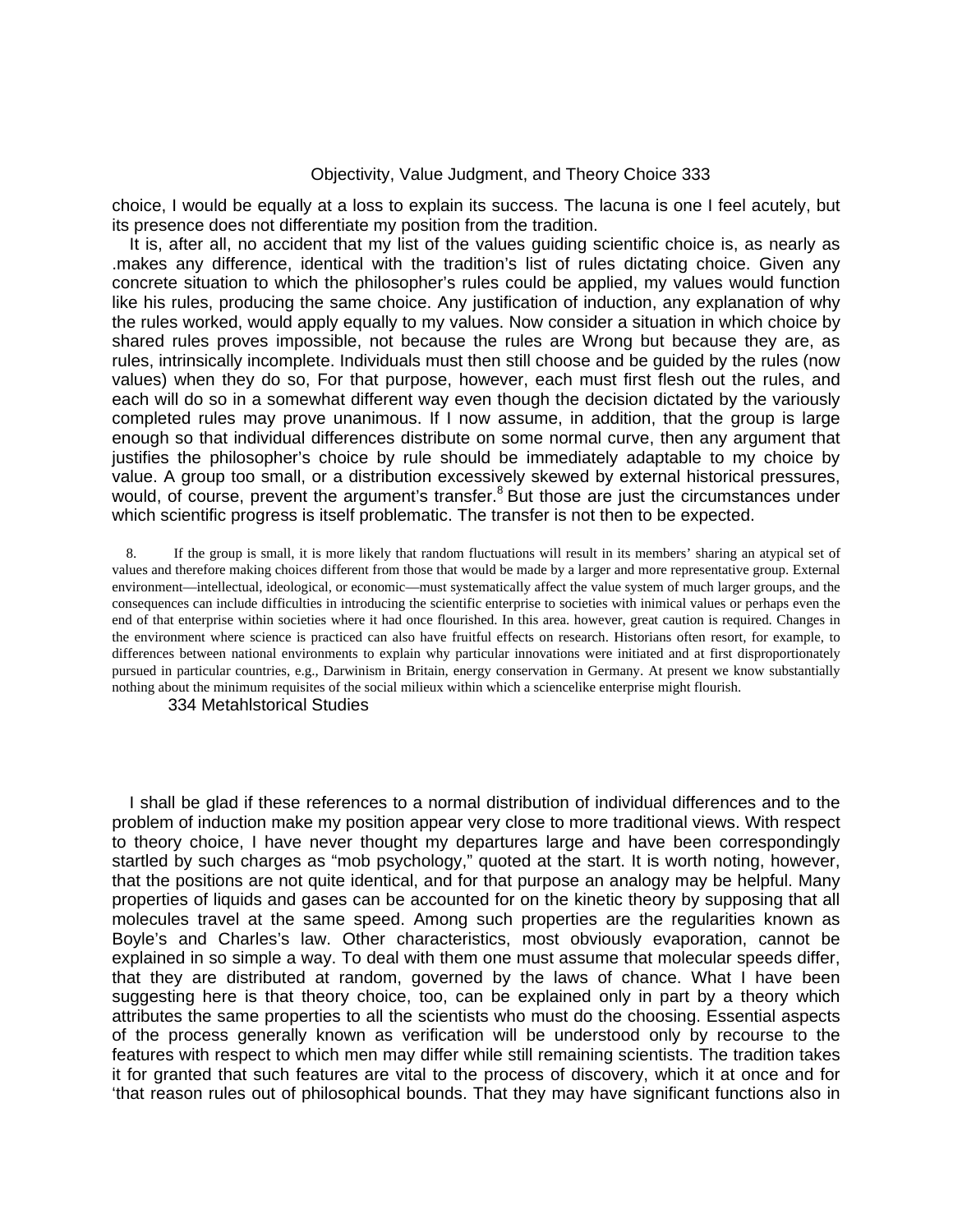the philosophically central problem of justifying theory choice is what philosophers of science have to date categorically denied.

What remains to be said can be grouped in a somewhat miscellaneous epilogue. For the sake of clarity and to avoid writing a book, I have throughout this paper utilized some traditional concepts and locutions about the viability of which I have elsewhere expressed serious doubts. For those who know the work in which I have done so, I close by indicating three aspects of what I have said which would better represent my views if cast in other terms, simultaneously indicating the main directions in which such recasting should proceed. The areas I have in mind are: value invariance, subjectivity, and partial communication. If my views of scientific development are novel—a matter about which there is legitimate room for doubt—it is in areas such as these, rather than theory choice, that my main departures from tradition should be sought.

### Objectivity, Value Judgment, and Theory ChoIce 335

Throughout this paper I have implicitly assumed that, whatever their initial source, the criteria or values deployed in theory choice are fixed once and for all, unaffected by their participation in transitions from one theory to another. Roughly speaking, but only very roughly, I take that to be the case. If the list of relevant values is kept short (I have mentioned five, not all independent) and if their specification is left vague, then such values as accuracy, scope, and fruitfulness are permanent attributes of science. But little knowledge of history is required to suggest that both the application of these values and, more obviously, the relative weights attached to them have varied markedly with time and also with the field of application. Furthermore, many of these variations in value have been associated with, particular changes in scientific theory. Though the experience of scientists provides no philosophical justification for the values they deploy (such justification would solve the problem of induction), those values are in part learned from that experience, and they evolve with it.

The whole subject needs more study (historians have usually taken scientific values, though not scientific methods, for granted), but a few remarks will illustrate the sort of variations I have in mind. Accuracy, as a value, has with time increasingly denoted quantitative or numerical agreement, sometimes at the expense of qualitative. Before early modern times, however, accuracy in that sense was a criterion only for astronomy, the science of the celestial region. Elsewhere it was neither expected nor sought. During the seventeenth century, however, the criterion of numerical agreement was extended to mechanics, during the late eighteenth and early nineteenth centuries to chemistry and such other subjects as electricity and heat, and in this century to many parts of biology. Or think of utility, an item of value not on my initial list. It too has figured significantly in scientific development, but far more strongly and steadily for chemists than for, say, mathematicians and physicists. Or consider scope. It is still an important scientific value, but important scientific advances have repeatedly been achieved at its expense, and the weight attributed to it at times of choice has diminished correspondingly.

What may seem particularly troublesome about changes like these is, of course, that they ordinarily occur in the aftermath of a theory change. One of the objections to Lavoisier's new chemistry was the roadblocks with which it confronted the achievement

336 Metahistorical Studies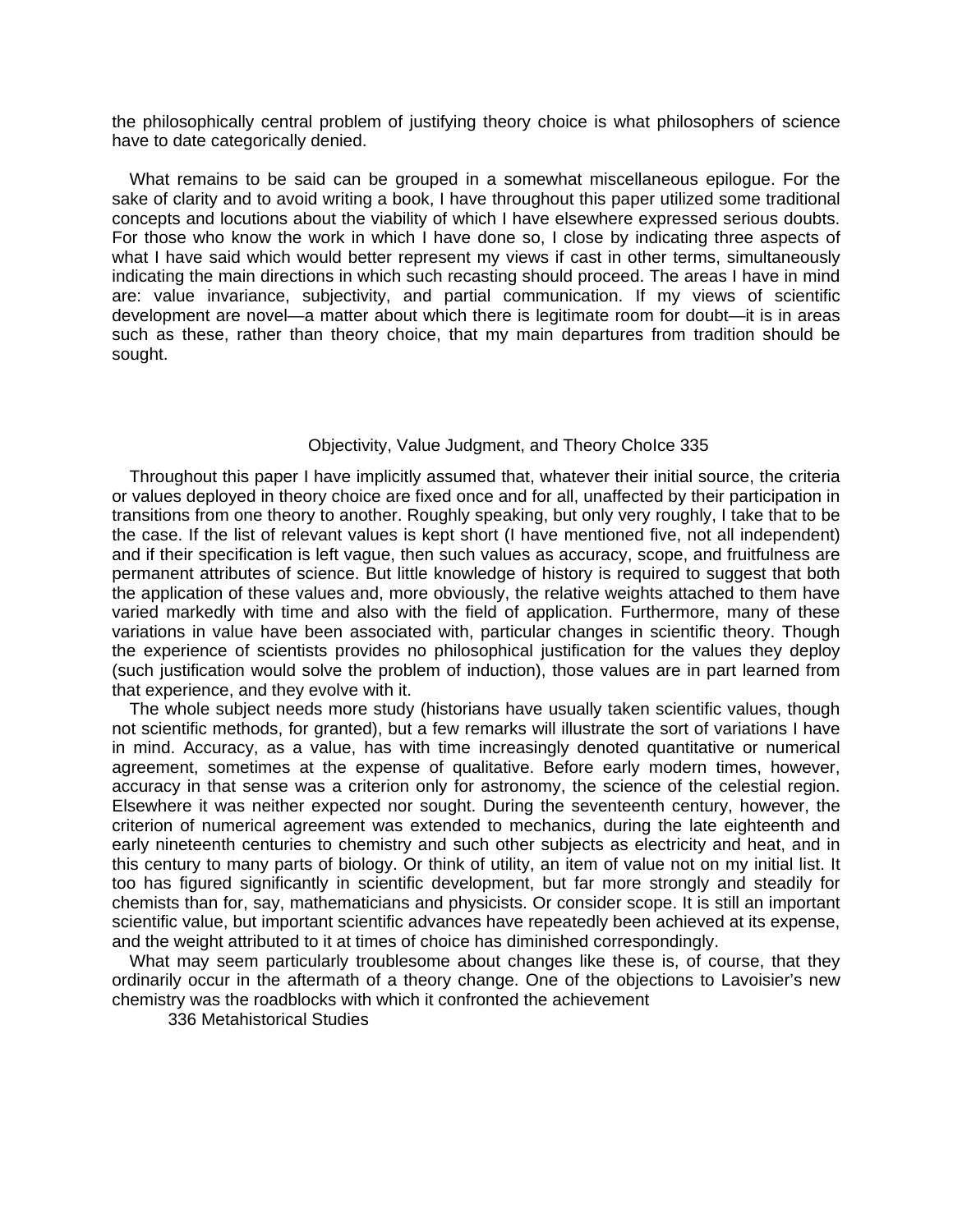of what had previously been one of chemistry's traditional goals:

the explanation of qualities, such as color and texture, as well as of their changes. With the acceptance of Lavoisier's theory such explanations ceased for some time to be a value for chemists; the ability to explain qualitative variation was no longer a criterion relevant to the evaluation of chemical theory. Clearly, if such value changes had occurred as rapidly or been as complete as the theory changes to which they related, then theory choice would be value choice, and neither could provide justification for the other. But, historically, value change is ordinarily a belated and largely unconscious concomitant of theory choice, and the former's magnitude is regularly smaller than the latter's. For the functions 1 have here ascribed to values, such relative stability provides a sufficient basis. The existence of a feedback loop through which theory change affects the values which led to that change does not make the decision process circular in any damaging sense.

About a second respect in which my resort to tradition may be misleading, I must be far more tentative. It demands the skills of an ordinary language philosopher, which I do not possess. Still, no very acute ear for language is required to generate discomfort with the ways in which the terms "objectivity" and, more especially, "subjectivity" have functioned in this paper. Let me briefly suggest the respects in which I believe language has gone astray. "Subjective" is a term with several established uses: in one of these it is opposed to "objective," in another to "judgmental." When my critics describe the idiosyncratic features to which I appeal as subjective, they resort, erroneously I think, to the second of these senses. When they complain that I deprive science of objectivity, they conflate that second sense of subjective with the first.

A standard application of the term "subjective" is to matters of taste, and my critics appear to suppose that that is what I have made of theory choice. But they are missing a distinction standard since Kant when they do so. Like sensation reports, which are also subjective in the sense now at issue, matters of taste are undiscussable. Suppose that, leaving a movie theater with a friend after seeing a western, I exclaim: "How I liked that terrible potboiler!" My friend, if he disliked the film, may tell me I have low tastes, a matter about which, in these circumstances, I would readily agree. But, short of saying that I lied, he cannot disagree with my report that I liked the film or try to persuade me that what I said about

### Objectivity, Value Judgment, and Theory ChoIce 337

my reaction was wrong. What is discussable in my remark is not my characterization of my internal state, my exemplification of taste, but rather my *judgment* that the film was a potboiler. Should my friend disagree on that point, we may argue most of the night, each comparing the film with good or great ones we have seen, each revealing, implicitly or explicitly, something about how he *judges* cinematic merit, about his aesthetic. Though one of us may, before retiring, have persuaded the other, he need not have done so to demonstrate that our difference is one of judgment, not taste.

Evaluations or choices of theory have, I think, exactly this character. Not that scientists never say merely, I like such and such a theory, or I do not. After 1926 Einstein said little more than that about his opposition to the quantum theory. But scientists may always be asked to explain their choices, to exhibit the bases for their judgments. Such judgments are eminently discussable, and the man who refuses to discuss his own cannot expect to be taken seriously. Though there are, very occasionally, leaders of scientific taste, their existence tends to prove the rule. Einstein was one of the few, and his increasing isolation from the scientific community in later life shows how very limited a role taste alone can play in theory choice. Bohr, unlike Einstein, did discuss the bases for his judgment, and he carried the day. If my critics introduce the term "subjective" in a sense that opposes it to judgmental—thus suggesting that I make theory choice undiscussable, a matter of taste— they have seriously mistaken my position.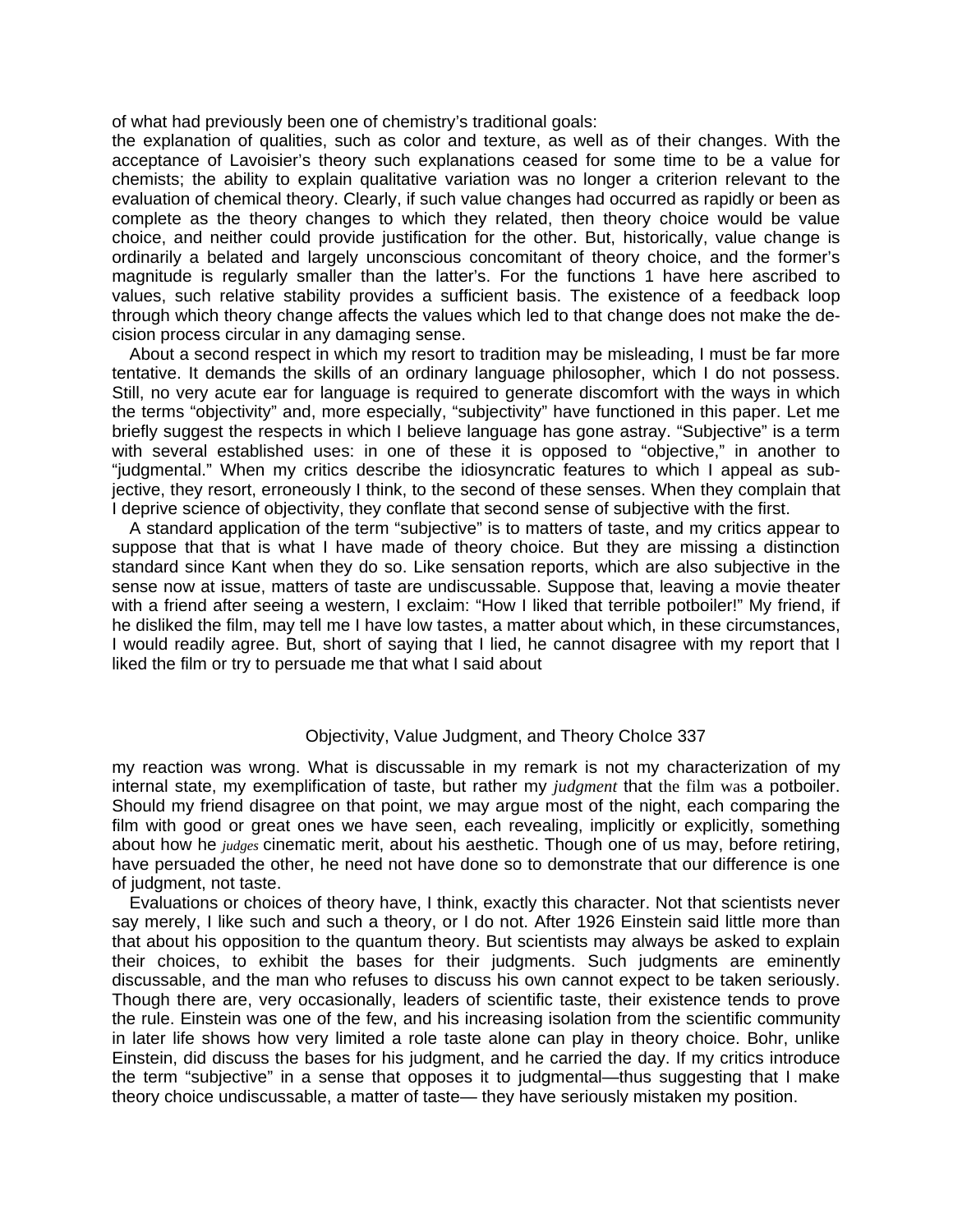Turn now to the sense in which "subjectivity" is opposed to "objectivity," and note first that it raises issues quite separate from those just discussed. Whether my taste is low or refined, my report that I liked the film is objective unless I have lied. To my judgment that the film was a potboiler, however, the objective-subjective distinction does not apply at all, at least not obviously and directly. When my critics say I deprive theory choice of objectivity, they must, therefore, have recourse to some very different sense of subjective, presumably the one in which bias and personal likes or dislikes function instead of, or in the face of, the actual facts. But that sense of subjective does not fit the process I have been describing any better than the first. Where factors dependent on individual biography or personality must be introduced to make values applicable, no standards of factuality or actuality are being set aside. Conceivably my discussion of theory choice indicates some

338 Metahistorical Studies

limitations of objectivity, but not by isolating elements properly called subjective. Nor am I even quite content with the notion that what I have been displaying are limitations. Objectivity ought to be analyzable in terms of criteria like accuracy and consistency. If these criteria do not supply all the guidance that we have customarily expected of them, then it may be the meaning rather than the limits of objectivity that my argument shows.

Turn, in conclusion, to a third respect, or set of respects, in which this paper needs to be recast. I have assumed throughout that the discussions surrounding theory choice are unproblematic, that the facts appealed to in such discussions are independent of theory, and that the discussions' outcome is appropriately called a choice. Elsewhere I have challenged all three of these assumptions, arguing that communication between proponents of different theories is inevitably partial, that what each takes to be facts depends in part on the theory he espouses, and that an individual's transfer of allegiance from theory to theory is often better described as conversion than as choice. Though all these theses are problematic as well as controversial, my commitment to them is undiminished. I shall not now defend them, but must at least attempt to indicate how What I have said here can be adjusted to conform with these more central aspects of my view of scientific development.

For that purpose I resort to an analogy I have developed in other places. Proponents of different theories are, I have claimed, like native speakers of different languages. Communication between them goes on by translation, and it raises all translation's familiar difficulties. That analogy is, of course, incomplete, for the vocabulary of the two theories may be identical, and most words function in the same ways in both. But some words in the basic as well as in the theoretical vocabularies of the two theories—words like "star" and "planet," "mixture" and "compound," or "force" and "matter"—do function differently. Those differences are unexpected and will be discovered and localized, if at all, only by repeated experience of communication breakdown. Without pursuing the matter further, I simply assert the existence of significant limits to what the proponents of different theories can communicate to one another. The same limits make it difficult or, more likely, impossible for an individual to hold both theories in mind together and compare them point by point with each other and with nature.

# Objectivity, Value Judgment, and Theory Choice **339**

That sort of comparison is, however, the process on which the appropriateness of any word like "choice" depends.